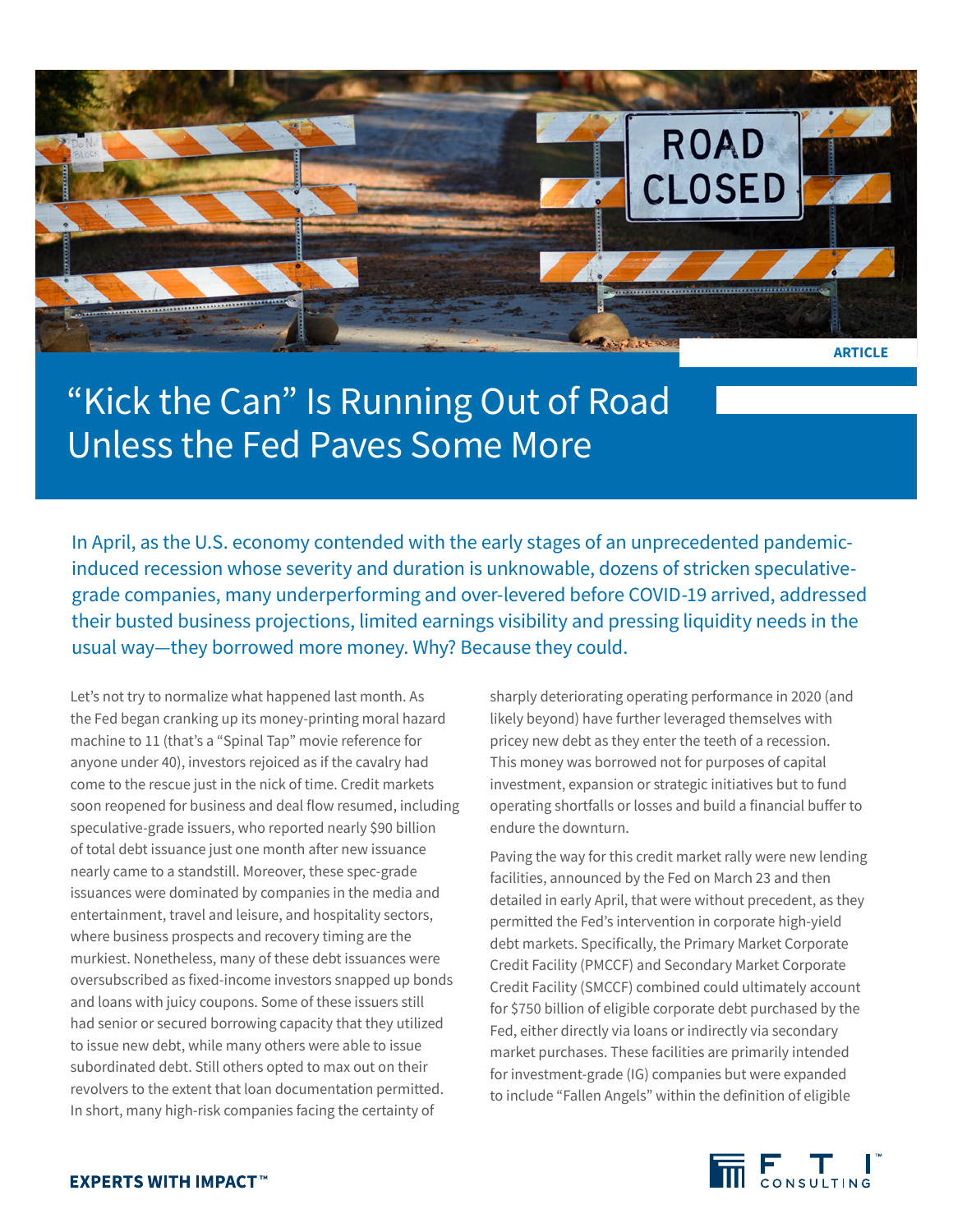issuers, that is, companies that are rated within the BB/Ba cohort (the highest spec-grade letter rating) at the time the Fed facility is executed but which were rated at least BBB-/ Baa3 (the lowest IG rating) as of March 22, 2020. Hence, the Fed made a specific provision that enabled it to provide direct financing or to purchase the securities of issuers that crossed over from investment-grade to spec-grade as a result of the COVID-19 pandemic. Companies rated single-B or lower are not eligible issuers for these facilities, as they pose greater credit risk to the Fed.

The Fallen Angel problem has lurked in the background of high-yield markets for several years, and credit rating agencies have been warning of its disruptive potential for a while. There is such a huge amount of outstanding U.S. corporate debt rated BBB-/Baa3 (\$575 billion) that a recession or shock event would cause much of this debt to be downgraded one notch or more into speculative-grade territory, triggering a wave of forced selling by institutions and funds committed to IG holdings and potentially overwhelming the high-yield market, which is considerably smaller than IG and has a different investing clientele. Many credit market pundits have warned of exactly this scenario as corporate debt issuance exploded in recent years while the economic expansion began to tire.

Lo and behold, a rash of credit downgrades attendant with the COVID-19 impact has begun, and markets and investors finally have become concerned with the Fallen Angel problem. S&P recently reported that \$235 billion of U.S. IG debt was downgraded to spec-grade in 1Q20, with another \$240 billion vulnerable to a downgrade to spec-grade later in 2020. This total is equivalent to 36% of the size of the entire U.S. spec-grade market at the end of 2019.

The quickly improvised solution devised by the Fed and Treasury Department should trouble all those who believe in free and unfettered capital markets. The Federal Reserve, the lender of last resort to the U.S. banking system, decided it would become the buyer of last resort for newly designated corporate spec-grade debt, stepping in to mitigate potential dislocations that capital markets could not handle. While some commentators praised these particular Fed actions as bold, the actions in effect condition investors to expect that they will be saved from loss exposure when markets seize up or break down, and thereby encourage more aggressive risktaking — which is the very definition of a moral hazard.

The mere announcement of these lending facilities by the Fed set off a rally in corporate credit markets that caused credit spreads to contract sharply from their worst levels of March. The Fed has yet to make a loan or purchase a security under either PMCCF or SMCCF, as these facilities won't be up and running until mid-May. But markets expect them to step up to the plate; after all, that's why they started buying again. Many market watchers anxiously await to see how aggressively the Fed will scoop up Fallen Angel debt now that markets have settled down. Hard as it may be to believe, the Fed is poised to add corporate junk bonds and high-yield ETFs to its already bloated balance sheet.

But there are limits to the Fed's ability to save everyone's bacon, as deep-junk issuers are realizing. While spec-grade yield spreads have narrowed across the board since the announcement of the PMCCF and SMCCF facilities, the gains have been strongest within the BB/Ba rating family, where the Fed will be active in credit markets. However, debt rated B and CCC , the domain of distressed companies, has seen smaller gains, and consequently, the difference in spreads between debt rated BB and B or CCC remains quite wide **(Exhibit 1)**. Even with the April rally, single-B bond spreads remain more than 400 bps higher than they were at year-end, while CCC spreads remain 600 bps higher. These borrowing rates are now unworkable for most highly levered companies that are barely scraping by. S&P reported as many corporate debt defaults in the month of April as it did in the first quarter of the year, many of which were triggered by missed payments.

The mindset of the moment in the credit community is that this storm will pass soon enough; lenders and creditors are being mostly accommodating, but that posture will surely change if operating performance continues to misfire in the quarters ahead. The divide between BB credits and deep junk with respect to access to capital and borrowing costs will widen further in leveraged credit markets should the post-COVID recovery fail to meet some high expectations.

The Fed is becoming trapped in a box of its own making as it continues to intervene in various credit markets when these markets don't function properly or when buyers hit the exits en masse. Recent remedies prompted by the COVID-19 crisis ultimately may serve to make the underlying problem worse. As the Fed distorts natural interest rates and market returns with its interventions, investors become more emboldened